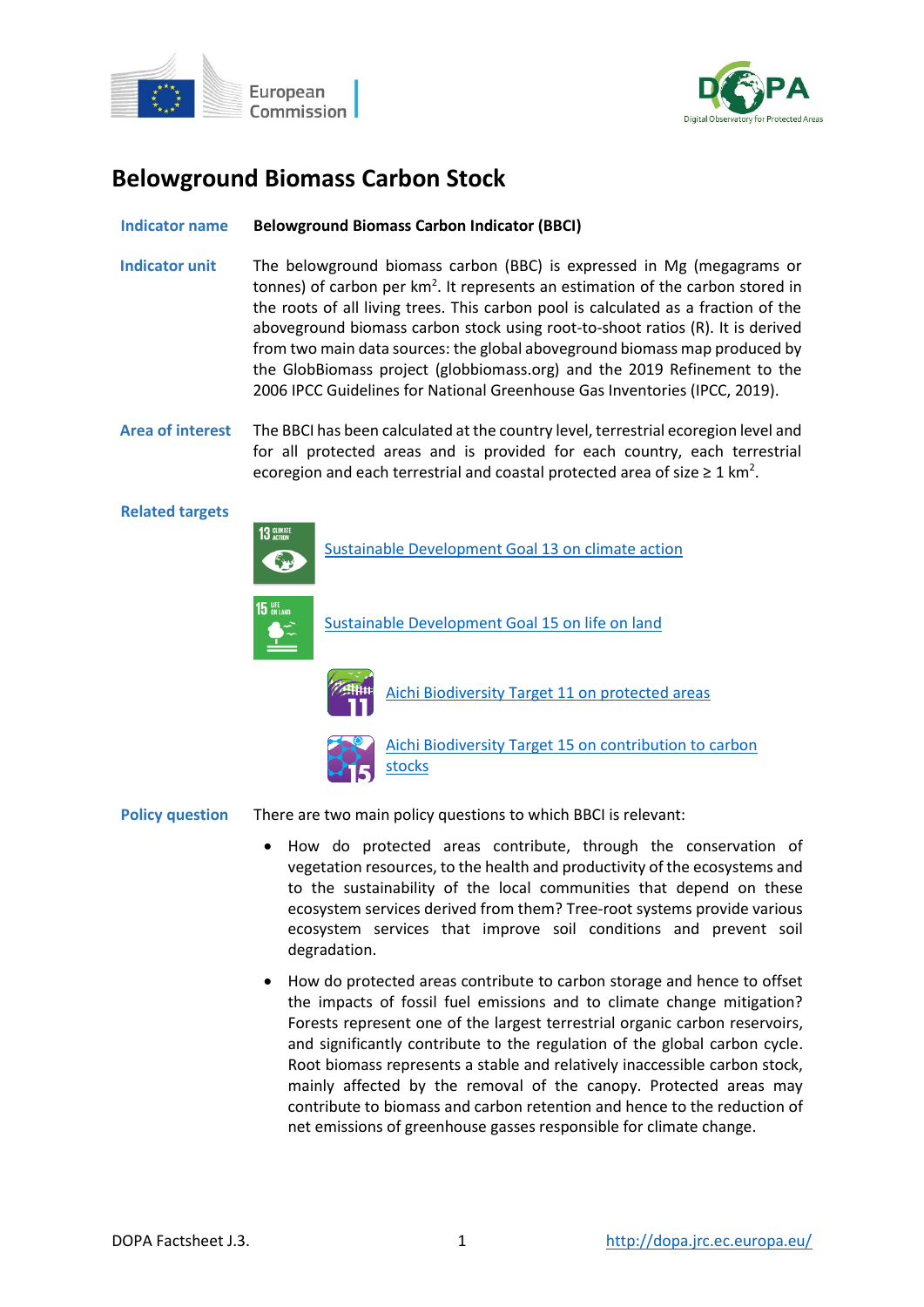**Use and interpretation** The BBCI provides an estimation of the amount of carbon stocks in tree roots. Together with the AGCI and SOCI, it provides a complete overview of the total carbon stored in forest areas (trees and soil). Roots are a long term and stable carbon sink, accounting for about 0.2 - 0.4 of the above ground biomass across biogeographical regions(Reich et al., 2014) of the total tree biomass. Moreover, well stablished and developed root systems provide various ecosystem services related to improved soil quality (higher cation exchange capacity and nutrient turnaround) and soil characteristics (improved aeration, soil porosity) as well as several soil-water-atmosphere interactions.

> As a derived dataset, the BBCI inherits some of the characteristics from the original data, such as the spatial (100 m) and temporal (year 2017) resolution. In addition, water bodies, urban areas, permanent snow/ice and bare area land cover classes (Land Cover CCI, 2017) are masked.

**Key caveats** The BBCI is a derived product from two main sources of information:

- Above-ground biomass (AGB) data provided by the global terrestrial biomass map derived from Earth Observation data in the framework of the GlobBiomass project [\(http://globbiomass.org/\)](http://globbiomass.org/) funded by the European Space Agency (ESA).
- Chapter 4 of the 2019 Refinement to the 2006 IPCC Guidelines for National Greenhouse Gas Inventories (IPCC, 2019), which indicates the most updated root-to-shoot ratios (R).

The IPCC Root-to-shoot ratios depend on the biogeographic conditions (ecozone), forest type, forest origin (natural or planted) and aboveground biomass density (Table 4.4 of IPCC, 2019). However, while the biomass map provides wall-to-wall global coverage, the IPCC ratios are not available for all existing combinations of the parameters indicated above. In order to estimate the root-to-shoot ratios in the classes not represented in the IPCC table , the following assumptions were made:

- 1. Missing ecozones in the IPCC table: use the ratio for the most similar ecozone included in the IPCC table. The similarity considers the way trees allocate biomass in the belowground component (i.e., higher ratios for dry ecozones)
- 2. Missing Continent for a certain ecozone in the IPCC table: use the average ratio available for other continents located in the same ecozone and same biomass class (if appropriate)
- 3. Missing Origin in the IPCC table: use the ratio for the same Forest type but different forest origin (if available)
- 4. Missing Forest type: use the ratio for the same (or most similar) Forest type but different Origin (if available)
- 5. Missing AGB class: use the ratio for the available AGB class (if available).

Similarly, some of the auxiliary dataset necessary to map the root-to-shoot ratios do not have global coverage. For instance, the Spatial Database of Planted Trees (Harris et al., 2019) used to identify the forest origin currently does not provide information for China and India. A similar situation occurs with the dataset providing the extent of Quercus forests, which covers only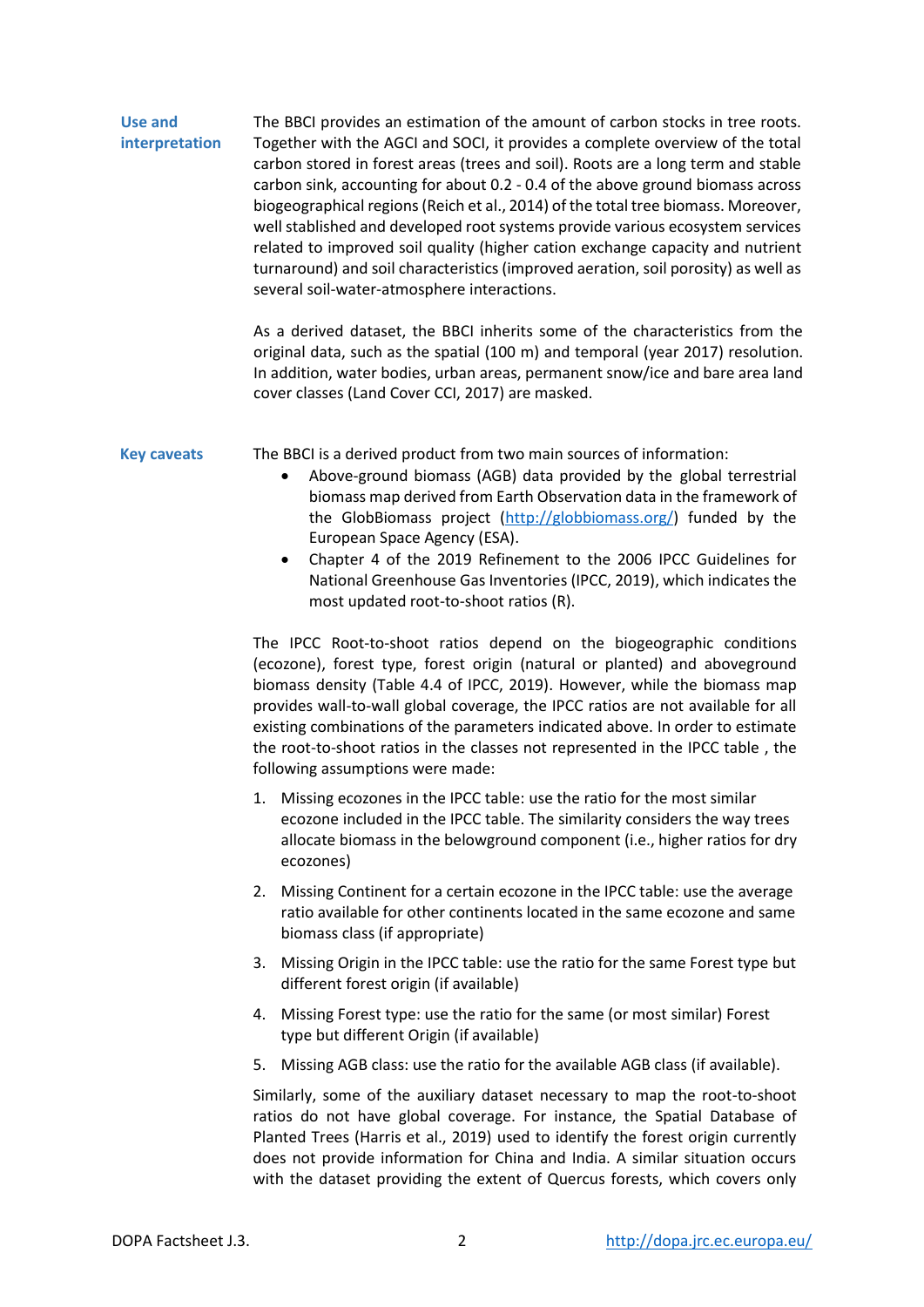Europe and part of Asia. However, these and new datasets are under development and new releases may allow to fill these gaps.

Currently, the BGB map that we used to produce the BGCI is recently developed, and has not yet been validated nor reviewed by any scientific organism. Therefore, it should be used with caution and as a mere indication of the amount of carbon stock in tree roots.

In essence, the errors in the BGCI are mainly due to the uncertainty in the source dataset (the AGB map, the root-to-shoot ratios and the auxiliary dataset used to map these ratios) that propagates into the BGB map, and the assumptions used for the missing ratios (for which there is no uncertainty estimate).

The biomass to carbon ratio used for this indicator is the same as for the aboveground biomass carbon indicator (AGBI): 0.5. This value is considered a good approximation of the typical carbon content in the biomass of terrestrial vegetation, and is consistent with the IPCC Good Practice Guidance for LULUCF (IPCC, 2003) and in other studies (Baccini et al., 2017; Zarin et al., 2016; Achard et al., 2014; Baccini et al., 2012; Saatchi et al., 2011; Gallaun et al., 2010). There is however some variation of this biomass to carbon conversion factor for different tree species, different components of a tree or a stand and age of the stand, which may be accounted for in more detailed assessments (Ruesch and Gibbs, 2008; Thurner et al., 2014).

Because the BBCI is computed within the boundaries of each protected area, results will be affected by the accuracy of the available protected area boundaries.

**Indicator status** The belowground biomass map is derived from the aboveground biomass map developed by ESA's GlobBiomass project using root-to-shoot ratios. It was derived within the JRC and it will be made available on the Digital Observatory for Protected Areas main page.

# **Available data and resources**

- Data available BBCI values are provided for each protected area of size ≥ 1 km<sup>2</sup>, and can also be compared at country and ecoregion levels, on the DOPA Explorer website: [http://dopa-explorer.jrc.ec.europa.eu/dopa\\_explorer/.](http://dopa-explorer.jrc.ec.europa.eu/dopa_explorer/)
- **Data updates** Planned with each update of DOPA.
- **Codes** Standard GIS operations applied to vector and raster data.

## **Methodology**

**Methodology** The BBCI is calculated from a map of belowground biomass carbon, which in turn is derived from the global terrestrial biomass map developed by the GlobBiomass project using the IPCC root-to-shoot ratios (IPCC, 2019). The belowground biomass map estimates, with a spatial resolution of 100 m and for the reference year 2017, the amount of tree root biomass in Mg/ha. The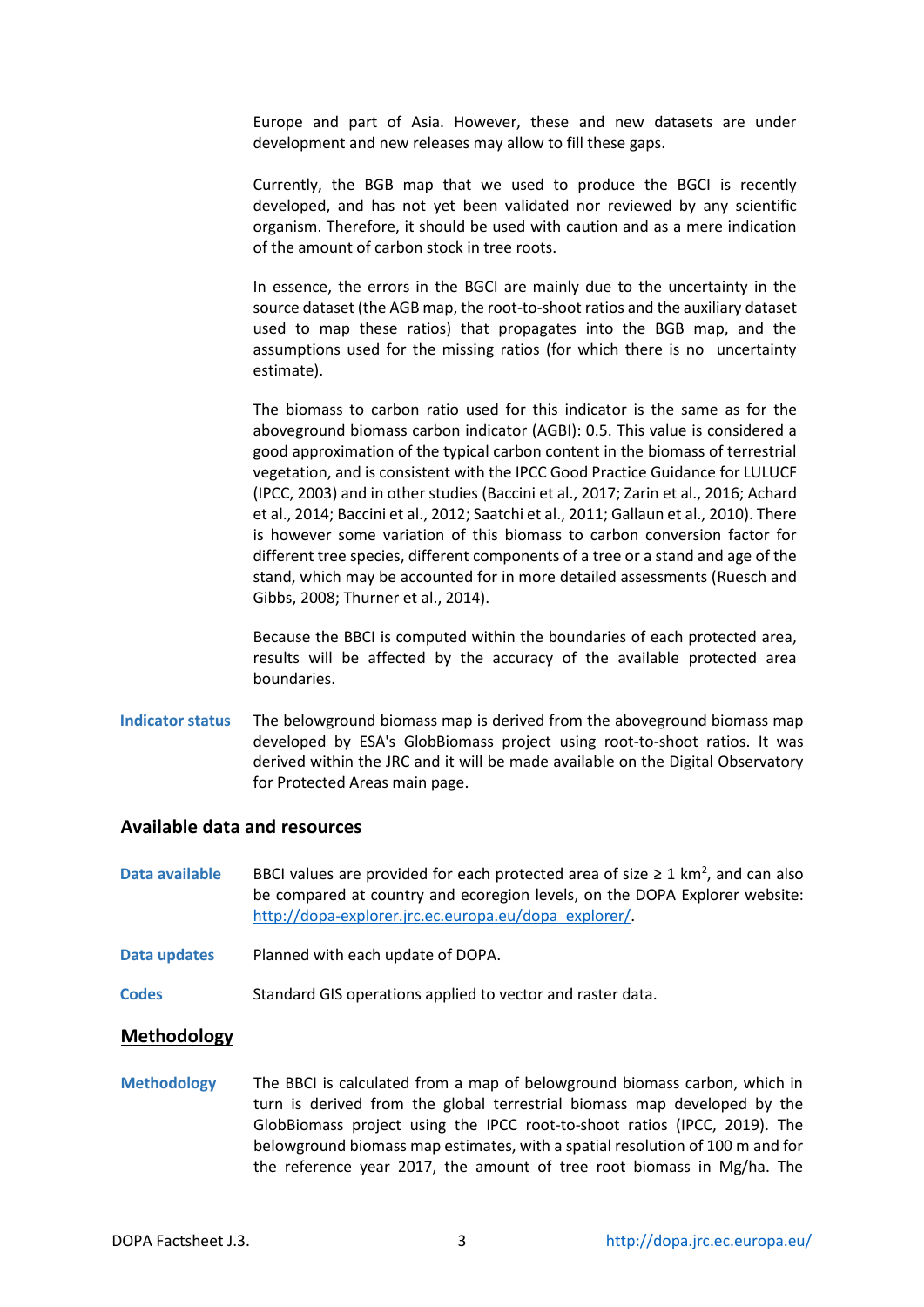belowground biomass was converted to carbon content using the conversion factor of 0.5 (Mg C / Mg dry matter), which is consistent with the approach in the Good Practice Guidance in LULUCF by the IPCC (2003) and within the range of values (0.47 - 0.51) used in the related literature (Ruesch and Gibbs, 2008; Thurner *et al*., 2014).

The root biomass carbon is the result of two main inputs:

- Above-ground biomass (AGB) data provided by the global terrestrial biomass map derived from Earth Observation data in the framework of the GlobBiomass project [\(http://globbiomass.org\)](http://globbiomass.org/) funded by the European Space Agency (ESA).
- Chapter 4 of the 2019 Refinement to the 2006 IPCC Guidelines for National Greenhouse Gas Inventories (IPCC, 2019) which indicates the most updated root-to-shoot ratios (R).

Additionally, auxiliary datasets were necessary to map the Root-to-Shoot ratios. The IPCC Root-to-shoot ratios depend on the biogeographic conditions (ecozone), forest type, forest origin (natural or planted) and the aboveground biomass density (Table 4.4 of IPCC, 2019). These were combined to create a map, which includes the different categories represented in the 2019 IPCC report. To retain the maximum amount of information from the aboveground biomass data set, and harmonize the two layers, a set of pre-processing procedures were applied for the construction of the categorical/combination layer representing the biogeographical-specific characteristics of the R.

Each value from the AGB map was multiplied by an R coefficient to calculate the belowground biomass fraction and obtain a belowground biomass map, which presents the spatial (100 m) and temporal (year 2017) resolution of the input AGB map. The belowground biomass map was then converted to carbon units and overlaid with the boundaries of each country, terrestrial ecoregion and terrestrial or coastal protected area to calculate the minimum, maximum and mean of BBCI (as density, in Mg C/km<sup>2</sup>) as well as the total BGC stored (Mg) within each country, terrestrial ecoregion and protected area.. UNESCO Biosphere Reserves were discarded as well as protected areas with known areas but undefined boundaries.

**Input datasets** The indicator uses the following input datasets:

## Protected Areas

- WDPA of January 2021 (UNEP-WCMC & IUCN, 2021).
	- o Latest version available from: [www.protectedplanet.net](http://www.protectedplanet.net/)

#### Country boundaries

Country boundaries are built from a combination of GAUL country boundaries and EEZ exclusive economic zones (see Bastin *et al.*, 2017).

- Global Administrative Unit Layers (GAUL), revision 2015 (2017-02-02)
	- o Latest version available from: <http://www.fao.org/geonetwork/srv/en/metadata.show?id=12691>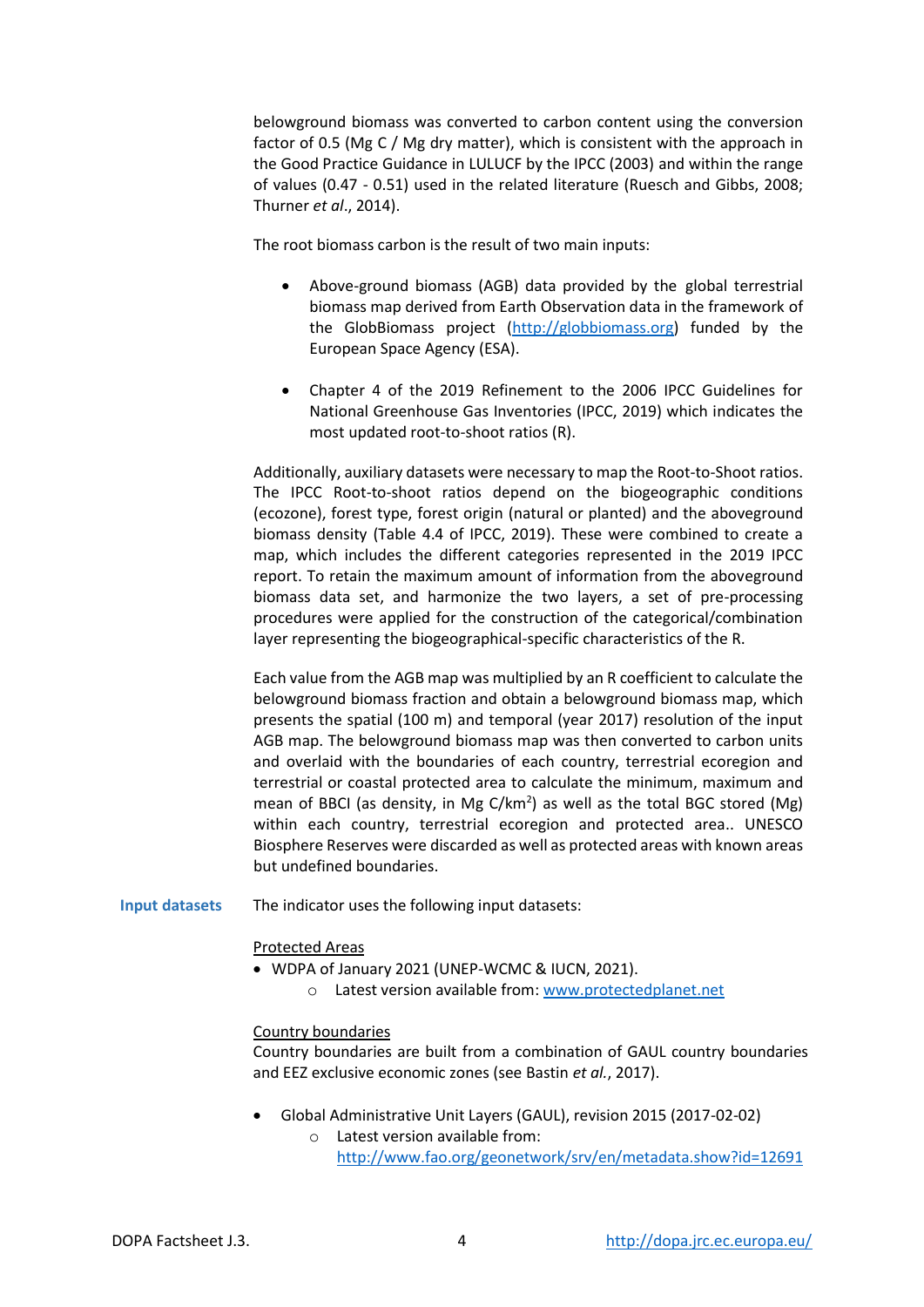Exclusive Economic Zones

- Exclusive Economic Zones (EEZ) v9 (2016-10-21)
	- o Latest version available from: <http://www.marineregions.org/downloads.php>

# Terrestrial Ecoregions of the World

- TEOW (Olson et al., 2001)
	- o Latest version available from: [https://www.worldwildlife.org/publications/terrestrial-ecoregions](https://www.worldwildlife.org/publications/terrestrial-ecoregions-of-the-world)[of-the-world](https://www.worldwildlife.org/publications/terrestrial-ecoregions-of-the-world)

# Above-Ground Biomass

 GlobBiomass global map of forest above-ground biomass (Santoro *et al*., 2019).

The global above-ground biomass map is available for download, in the form of 40° x 40° tiles, at:

<https://catalogue.ceda.ac.uk/uuid/bedc59f37c9545c981a839eb552e4084> Global ecological zones

- Spatial dataset of the ecological zones from FAO (2012).
	- o The global ecozones spatial dataset is available for download from the FAO GeoNetwork platform at: <http://www.fao.org/geonetwork/srv/en/main.home>

# Land Cover

- Land cover map for the year 2017 (Land Cover CCI, 2017)
	- o Latest version available from: <http://maps.elie.ucl.ac.be/CCI/viewer/index.php>

## Planted Forests

- Spatial Database of Planted Trees (SDPT Version 1.0) (March 2019)
	- o Latest version available from: [http://data.globalforestwatch.org/datasets/224e00192f6d408fa51](http://data.globalforestwatch.org/datasets/224e00192f6d408fa5147bbfc13b62dd) [47bbfc13b62dd](http://data.globalforestwatch.org/datasets/224e00192f6d408fa5147bbfc13b62dd)

## Tree Species of Europe

- Statistical mapping of tree species over Europe (Brus *et al.*, 2011))
	- o Latest version available from <http://dataservices.efi.int/tree-species-map/register.php>
- **References** Achard, F., Beuchle, R., Mayaux, P., Stibig, H. J., Bodart, C., Brink, A., ... & Lupi, A. (2014). Determination of tropical deforestation rates and related carbon losses from 1990 to 2010. *Global change biology*, 20(8): 2540-2554. <https://doi.org/10.1111/gcb.12605>

Baccini, A. G. S. J., Goetz, S. J., Walker, W. S., Laporte, N. T., Sun, M., Sulla-Menashe, D., ... & Samanta, S. (2012). Estimated carbon dioxide emissions from tropical deforestation improved by carbon-density maps. *Nature climate change*, 2(3): 182. <https://doi.org/10.1038/nclimate1354>

Baccini, A., Walker, W., Carvalho, L., Farina, M., Sulla-Menashe, D., & Houghton, R. A. (2017). Tropical forests are a net carbon source based on aboveground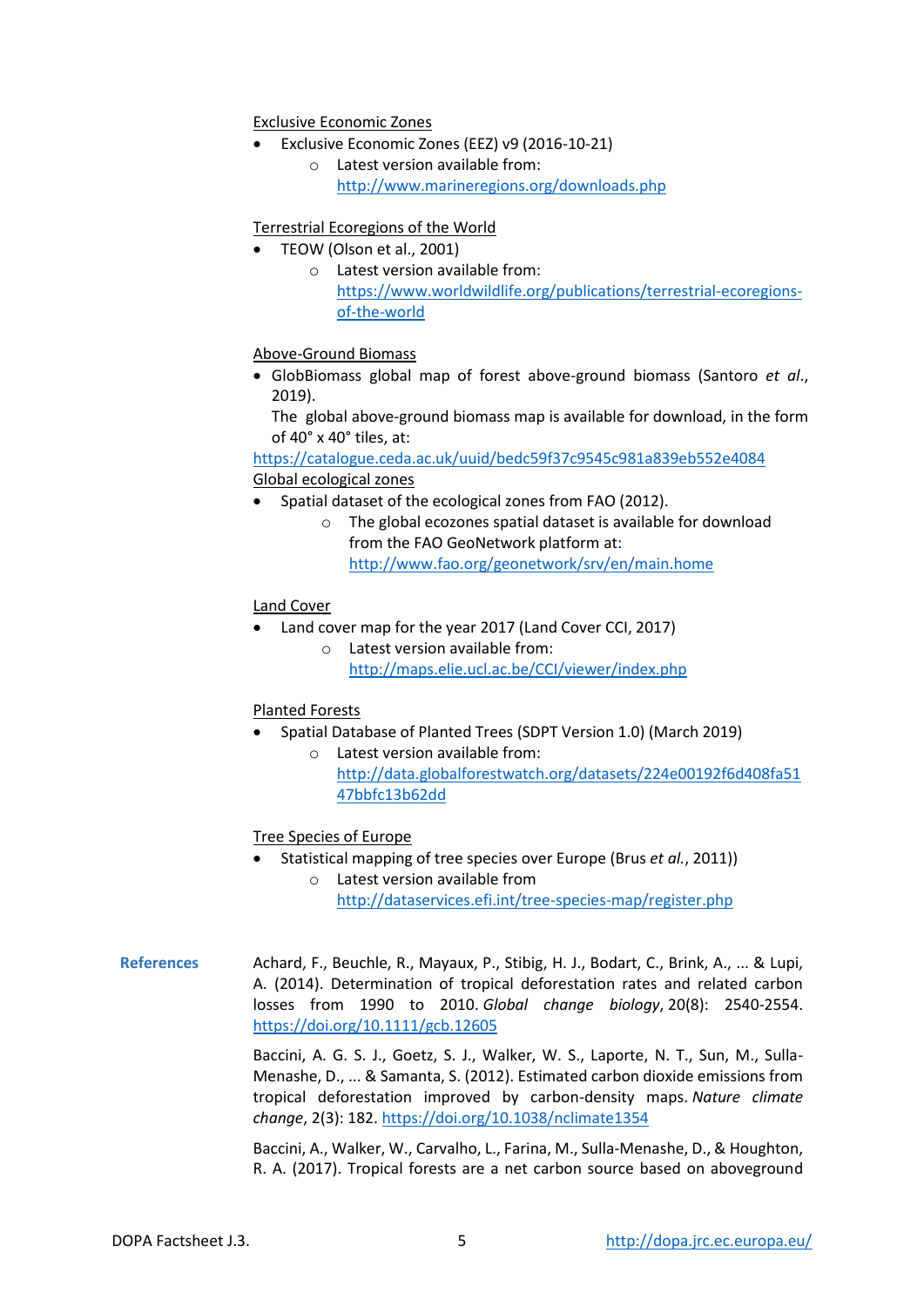measurements of gain and loss. *Science*, 358(6360): 230-234. <https://doi.org/10.1126/science.aam5962>

Bastin, L., *et al.* (2017). Processing conservation indicators with Open Source tools: Lessons learned from the Digital Observatory for Protected Areas. In: *Free and Open Source Software for Geospatial (FOSS4G)* Conference Proceedings: Vol 17, Article 14. August 14-19, 2017, Boston, MA, USA. <http://scholarworks.umass.edu/foss4g/vol17/iss1/14>

Brus, D.J., G.M. Hengeveld, D.J.J. Walvoort, P.W. Goedhart, A.H. Heidema, G.J. Nabuurs, K. Gunia, 2011. Statistical mapping of tree species over Europe. *Special Issue European Journal of Forest Research*. https://doi.org/10.1007/s10342- 011-0513-5

Gallaun, H., Zanchi, G., Nabuurs, G. J., Hengeveld, G., Schardt, M., & Verkerk, P. J. (2010). EU-wide maps of growing stock and above-ground biomass in forests based on remote sensing and field measurements. *Forest Ecology and Management*, 260(3): 252-261[. https://doi.org/10.1016/j.foreco.2009.10.011](https://doi.org/10.1016/j.foreco.2009.10.011)

Harris, N.L., E.D. Goldman, and S. Gibbes. 2019. "*Spatial Database of Planted Trees Version 1.0.*" Technical Note. Washington, DC: World Resources Institute. Available online at: [https://www.wri.org/publication/spatialdatabase-planted](https://www.wri.org/publication/spatialdatabase-planted-trees)[trees](https://www.wri.org/publication/spatialdatabase-planted-trees)

IPCC. (2013). Good Practice Guidance for Land Use, Land-Use Change and Forestry. Intergovernmental Panel on Climate Change. IPCC National Greenhouse Gas Inventories Programme. Available online at[: https://www.ipcc](https://www.ipcc-nggip.iges.or.jp/public/gpglulucf/gpglulucf_files/GPG_LULUCF_FULL.pdf)[nggip.iges.or.jp/public/gpglulucf/gpglulucf\\_files/GPG\\_LULUCF\\_FULL.pdf](https://www.ipcc-nggip.iges.or.jp/public/gpglulucf/gpglulucf_files/GPG_LULUCF_FULL.pdf)

Land Cover CCI. (2017). Product User Guide Version 2.0 [http://maps.elie.ucl.ac.be/CCI/viewer/download/ESACCI-LC-Ph2-](http://maps.elie.ucl.ac.be/CCI/viewer/download/ESACCI-LC-Ph2-PUGv2_2.0.pdf) [PUGv2\\_2.0.pdf](http://maps.elie.ucl.ac.be/CCI/viewer/download/ESACCI-LC-Ph2-PUGv2_2.0.pdf)

Olson, D. M., *et al.* (2001). Terrestrial ecoregions of the world: A new map of life on Earth. *Bioscience*, 51: 933–938. [https://doi.org/10.1641/0006-](https://doi.org/10.1641/0006-3568(2001)051%5b0933:TEOTWA%5d2.0.CO;2) [3568\(2001\)051\[0933:TEOTWA\]2.0.CO;2](https://doi.org/10.1641/0006-3568(2001)051%5b0933:TEOTWA%5d2.0.CO;2) 

Reich, P. B., Luo, Y., Bradford, J. B., Poorter, H., Perry, C. H., & Oleksyn, J. (2014). Temperature drives global patterns in forest biomass distribution in leaves, stems, and roots. *Proceedings of the National Academy of Sciences*, *111*(38), 13721-13726[. https://doi.org/10.1073/pnas.1216053111](https://doi.org/10.1073/pnas.1216053111)

Ruesch, A., and Holly K. Gibbs. 2008. New IPCC Tier-1 Global Biomass Carbon Map For the Year 2000. Available online from the Carbon Dioxide Information Analysis Center [\[http://cdiac.ess-dive.lbl.gov\]](https://cdiac.ess-dive.lbl.gov/), Oak Ridge National Laboratory, Oak Ridge, Tennessee.

Saatchi, S. S., Harris, N. L., Brown, S., Lefsky, M., Mitchard, E. T., Salas, W., ... & Petrova, S. (2011). Benchmark map of forest carbon stocks in tropical regions across three continents. *Proceedings of the National Academy of Sciences*, 108(24): 9899-9904[. https://doi.org/10.1073/pnas.1019576108](https://doi.org/10.1073/pnas.1019576108)

Santoro, M.; Cartus, O. (2019): ESA Biomass Climate Change Initiative (Biomass cci): Global datasets of forest above-ground biomass for the year 2017, v1. Centre for Environmental Data Analysis, *02 December 2019*. doi:10.5285/bedc59f37c9545c981a839eb552e4084.

<http://dx.doi.org/10.5285/bedc59f37c9545c981a839eb552e4084>